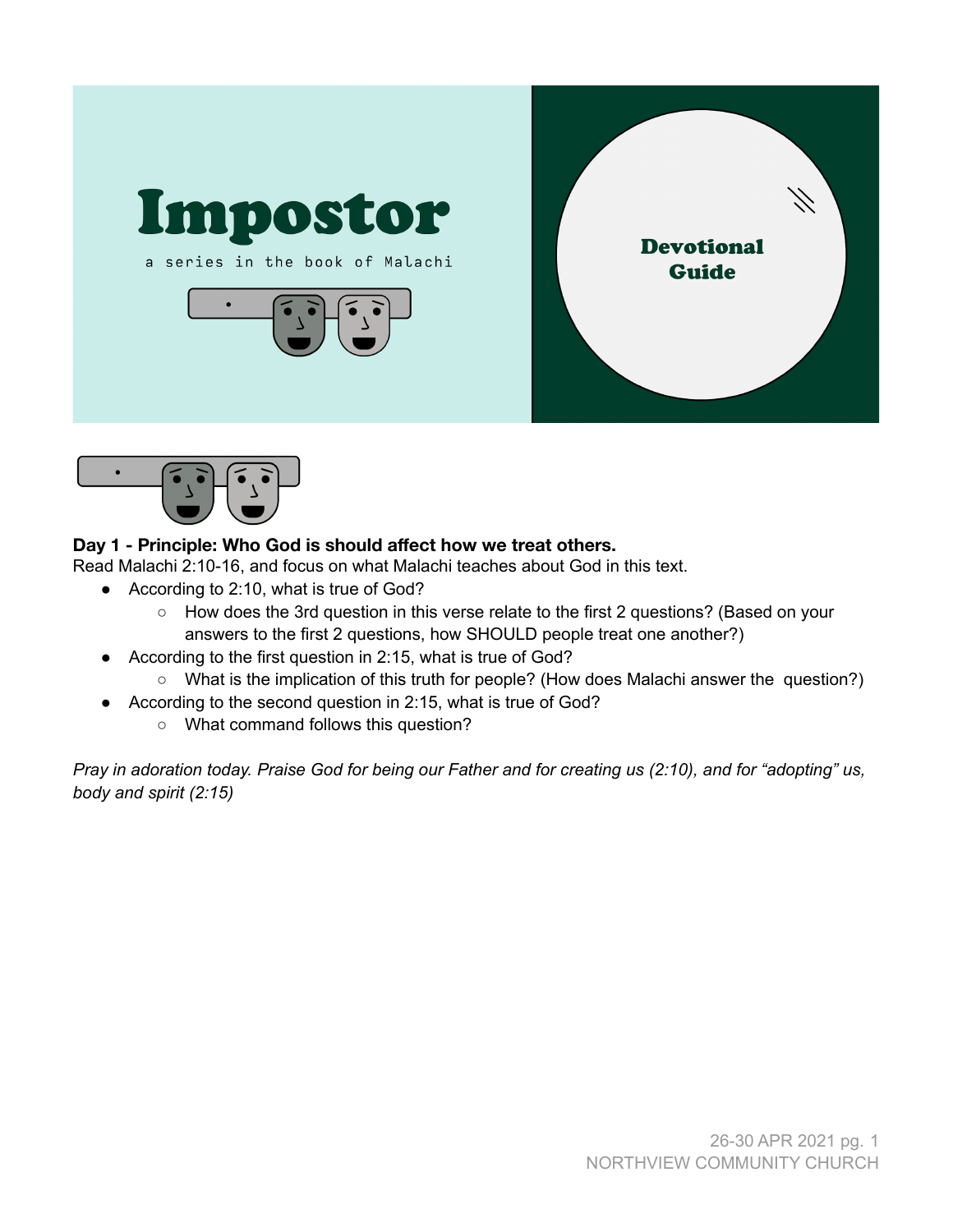

# **Day 2 - Judah's Unfaithfulness 1**

Read Malachi 2:11-12

- Who has been unfaithful in this text?
- What has Judah desecrated by its unfaithfulness?
- How has this place been desecrated?
- What are the consequences for the man who has been unfaithful in this way?
	- This text seems to indicate that Israelite men should not marry ANY foreign women, and yet God looks with favor on Rahab the Canaanite (Joshua 2, Joshua 6:25, Matthew 1:5), and on Ruth the Moabite (Book of Ruth, Matthew 1:5). How are these two women different from the foreign women in this text?

Pray in confession today. Are you joining yourself to a person or a group of people who "worship other gods" (whether that be other religions or simply groups which focus on the values of this world rather than *the values of our God)?*



# **Day 3 - A Husband's Unfaithfulness**

Read Malachi 2:13-16

- Who has been unfaithful in this text, and who has witnessed this unfaithfulness?
- How does the language of Malachi 2:14 reflect the LORD's vision for marriage in Genesis 2:18 and Genesis 2:20-25)
- What command is given in Malachi 2:15?
- Malachi 2:16 explains the purpose of the command in 2:15. What happens when a man hates and divorces his wife? (note: the NIV [translation](https://www.biblegateway.com/passage/?search=Malachi+2%3A16&version=NIV) has the most clear explanation).

*Pray in supplication today for your own marriage, or the marriage of your parents, friends or family* members. Ask God to help people to be faithful to their marriage partners, since they belong to God in *body and spirit (Malachi 2:15)*

<sup>1</sup> The name "Judah" (verse 11 and 12) is often used as shorthand for the Southern Kingdom of Israel. Jerusalem was located in the Southern Kingdom, in the territory which was given to the tribe of Judah. The name "Jacob" (verse 12) refers to the whole nation of Israel, since God changed Jacob's name to Israel in Genesis 32:28, and Jacob's 12 sons became the heads of the 12 tribes of Israel.